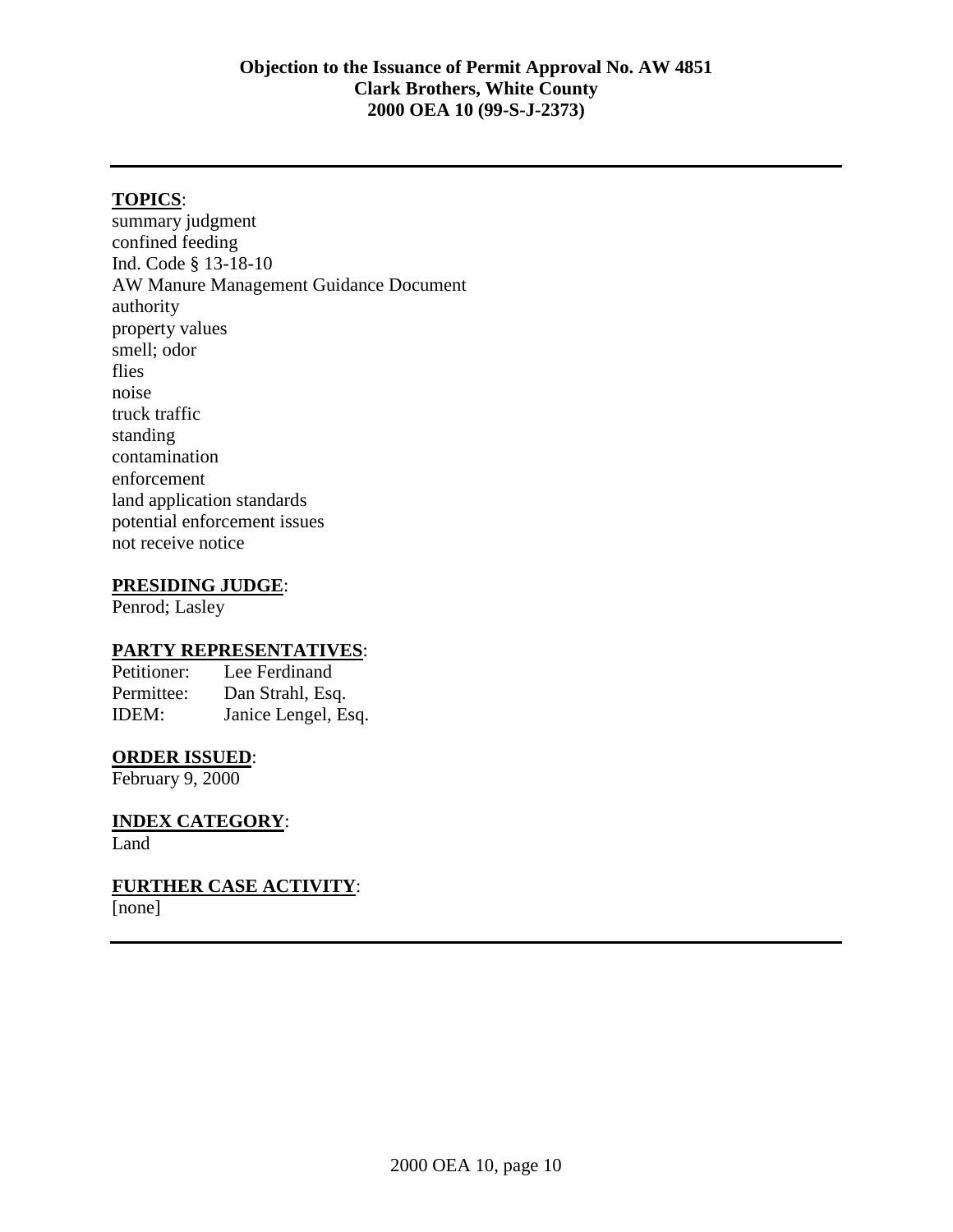| <b>STATE OF INDIANA</b>             |  | SS: | BEFORE THE INDIANA OFFICE OF<br>ENVIRONMENTAL ADJUDICATION |
|-------------------------------------|--|-----|------------------------------------------------------------|
| <b>COUNTY OF MARION</b>             |  |     |                                                            |
| IN THE MATTER OF:                   |  |     |                                                            |
|                                     |  |     |                                                            |
| <b>OBJECTION TO THE ISSUANCE OF</b> |  |     |                                                            |
| PERMIT APPROVAL NO. AW 4851         |  |     | CAUSE NO. 99-S-J-2373                                      |
| <b>CLARK BROTHERS, WHITE COUNTY</b> |  |     |                                                            |

# **FINAL ORDER AFFIRMING RECOMMENDED ORDER**

This constitutes notice that on January 19, 2000, the Administrative Law Judge issued a Recommended Order in the above-captioned matter. On January 31, 2000, this office received a correspondence from Lee Ferdinand. The Chief Administrative Law Judge accepts this correspondence as an attempt by Lee Ferdinand to appeal the Recommended Order. The Chief Administrative Law Judge, having considered said correspondence, and acting as the ultimate authority for final decisions by the Indiana Department of Environmental Management, hereby **AFFIRMS** the Recommended Order and incorporates it herein by reference.

You are further notified that pursuant to Indiana Code 4-21.5-7-5, the Office of Environmental Adjudication serves as the Ultimate Authority in administrative review of decisions of the Commissioner of the Indiana Department of Environmental Management. This is a Final Order subject to Judicial Review consistent with applicable provisions of IC 4-21.5. Pursuant to IC 4- 21.5-5-5, a Petition for Judicial Review of this Final Order is timely only if it is filed with a civil court of competent jurisdiction within thirty (30) days after the date this notice is served.

**IT IS SO ORDERED** in Indianapolis, Indiana this 9th day of February 2000.

Wayne E. Penrod, Chief Administrative Law Judge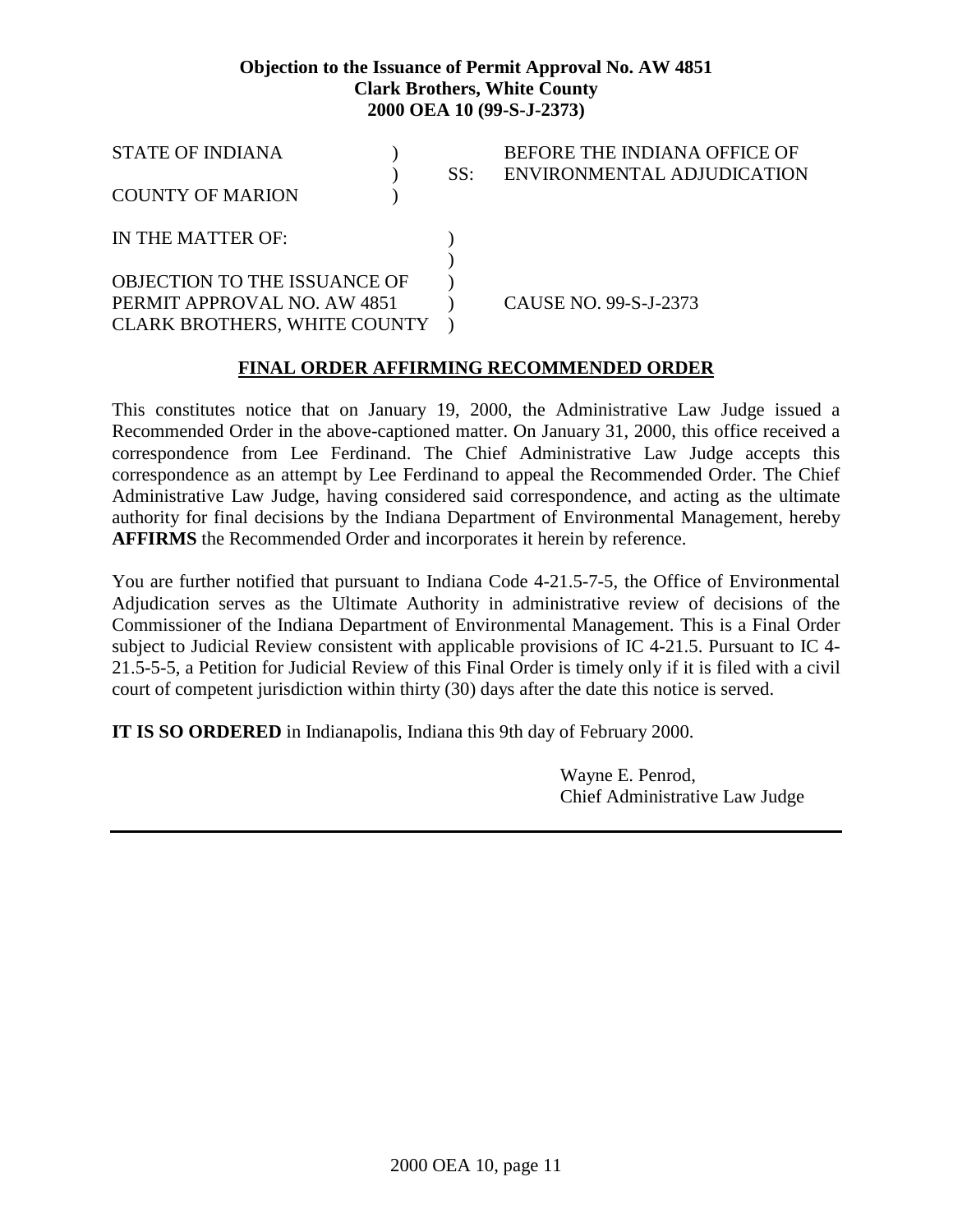# **RECOMMENDED ORDER GRANTING RESPONDENT'S MOTION FOR SUMMARY JUDGMENT**

This constitutes notice that on August 23, 1999, this office received a Petition for Administrative Review from Harold Lehman. On August 24, 1999, this office received a Petition for Administrative Review from Lee Ferdinand. On September 23, 1999, an Order Scheduling Prehearing Conference was sent to all parties. On October 19 and 22, 1999, Respondents, Clark Brothers, by counsel, Dan Strahi and the Indiana Department of Environmental Management ("IDEM"), by counsel, Janice Lengel, filed Motions to Dismiss. The Administrative Law Judge held the Motions to Dismiss in abeyance until the Petitioners had an opportunity to amend their petitions to conform with Indiana Code § 13-15-6-2. Each Petitioner submitted an amended petition conforming to the requirements of Ind. Code § 13-15-6-2. Respondent Clark Brothers, by counsel, filed a Motion for Summary Judgment on November 17, 1999. On December 29, 1999, Respondent Clark Brothers renewed its Motion to Dismiss and requested a hearing on the Motion for Summary Judgment. The Administrative Law Judge, being duly advised now finds the following facts undisputed:

- 1. Clark Brothers submitted it confined feeding application on July 7, 1999.
- 2. IDEM approved Clark Brother's application and issued confined feeding permit AW4851 on August 13, 1999.
- 3. The permit application includes the necessary information required by Ind. Code § 13-18- 10 et seq. and the AW-l Manure Management Guidance Document.
- 4. This office does not have authority or jurisdiction to grant relief on Petitioners' concerns regarding property values, smell/odor, flies, noise and truck traffic.
- 5. Petitioners in this case do not have standing to raise notification issues for others. Individuals who are aggrieved or adversely affected by a final decision from IDEM must raise notification issues on their own behalf.
- 6. Any potential contamination problems this confined feeding operation may cause are issues for IDEM's Office of Enforcement. This office has no authority to grant relief on potential enforcement issues.
- 7. The USGS topographic maps submitted with the application identify the nearest body of water as "Honey Creek." Even the map submitted by Petitioner Ferdinand, in his Response to the Motion for Summary Judgment, identifies the creek as Honey Creek.
- 8. In its application, Clark Brothers estimates that it will take approximately 1000 gallons of water to clean the concrete pits. Since 1000 gallons is an approximation, cleaning each pit could use more or less than 1000 gallons of water. Further, neither Petitioner indicated why this fact could serve as a basis for vacating the approval of AW 4851.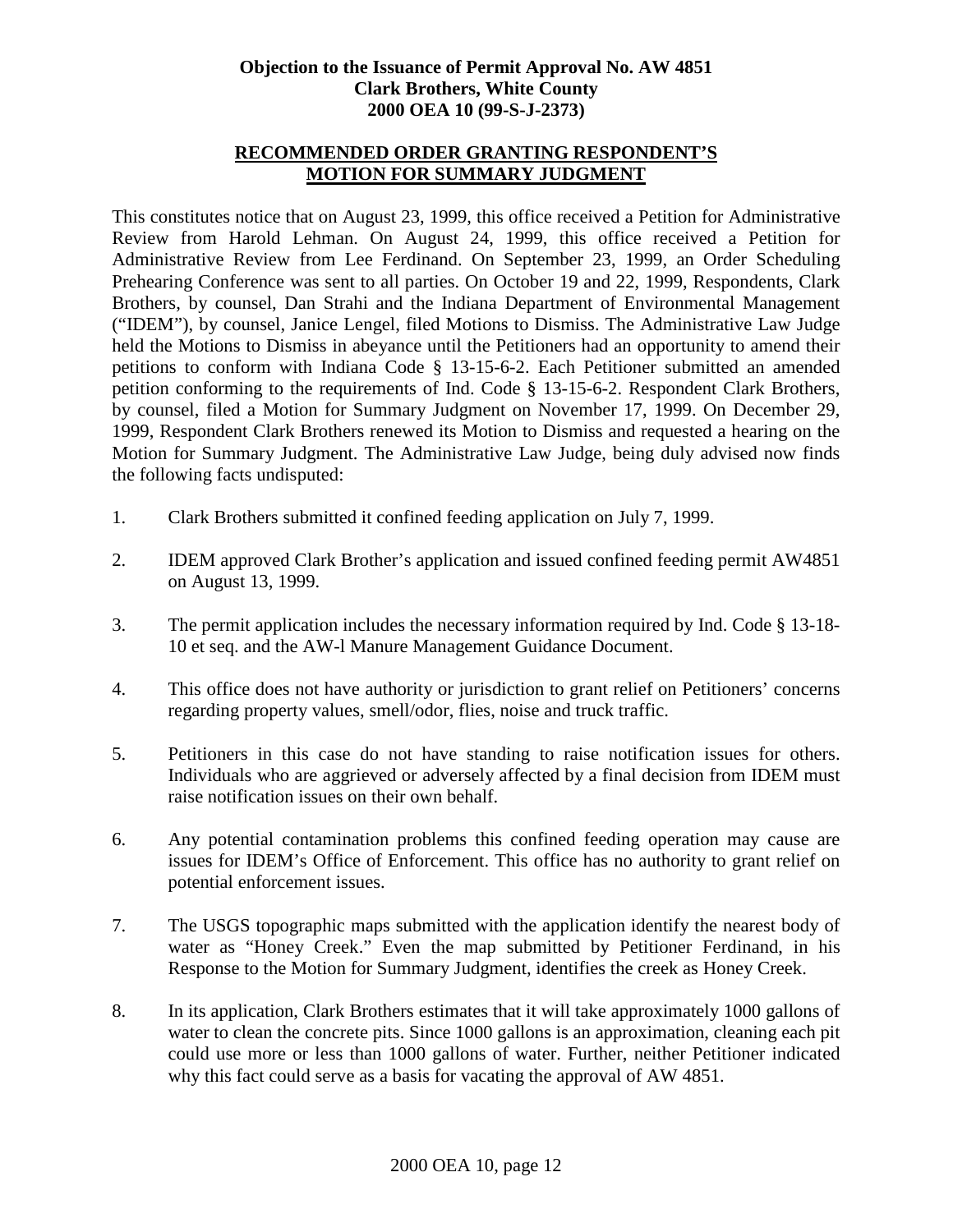- 9. Land application standards are recommendations and not requirements. There is uncontroverted evidence that Clark Brothers has more than enough land available to land apply the manure it will generate. If land application causes problems, then that is another issue for IDEM's Office of Enforcement.
- 10. Petitioner Ferdinand also asserts that he did not receive notice of the permit application ten days after its submittal. Unfortunately, Mr. Ferdinand presented no evidence on this issue. If he had at least offered the envelope or the dated letter notifying him of the Clark Brothers application, then there would be some issue for this tribunal to consider. Even so, Petitioner Ferdinand would have difficulty demonstrating that he was prejudiced by any delay in the notification process given his vigorous participation in this proceeding.

### **Conclusions of Law:**

Based on the foregoing undisputed facts, the Administrative Law Judge concludes, as a matter of law, that this case presents no genuine issue of material fact and that Respondent Clark Brothers is entitled to judgment as a matter of law because permit AW 4851 was issued in accordance with Ind. Code § 13-18-10 et seq. and the applicable guidance document.

### **Recommended Order:**

The Administrative Law Judge recommends that Respondent Clark Brothers' Motion for Summary Judgment be **GRANTED**, that Respondents' Motions to Dismiss be denied and that Respondent Clark Brothers request for hearing on Motion for Summary Judgment be denied.

The pre-hearing conference currently set for January 28, 2000 is hereby **VACATED**.

# **Appeal Rights:**

You are hereby notified that pursuant to \$4-21.5-3-29, you have the right to appeal the Recommended Order of the Administrative Law Judge. In order to do so, you must object in a writing that does the following:

- (1) specifies which portions of the Recommended Order you object to;
- (2) specifies which portions of the administrative record supports the objection(s); and
- (3) is filed with the ultimate authority responsible for reviewing the order within fifteen (15) days. Objections should be sent to:

Wayne E. Penrod, Chief Administrative Law Judge Office of Environmental Adjudication 150 West Market Street, Suite 618 Indianapolis, IN 46204